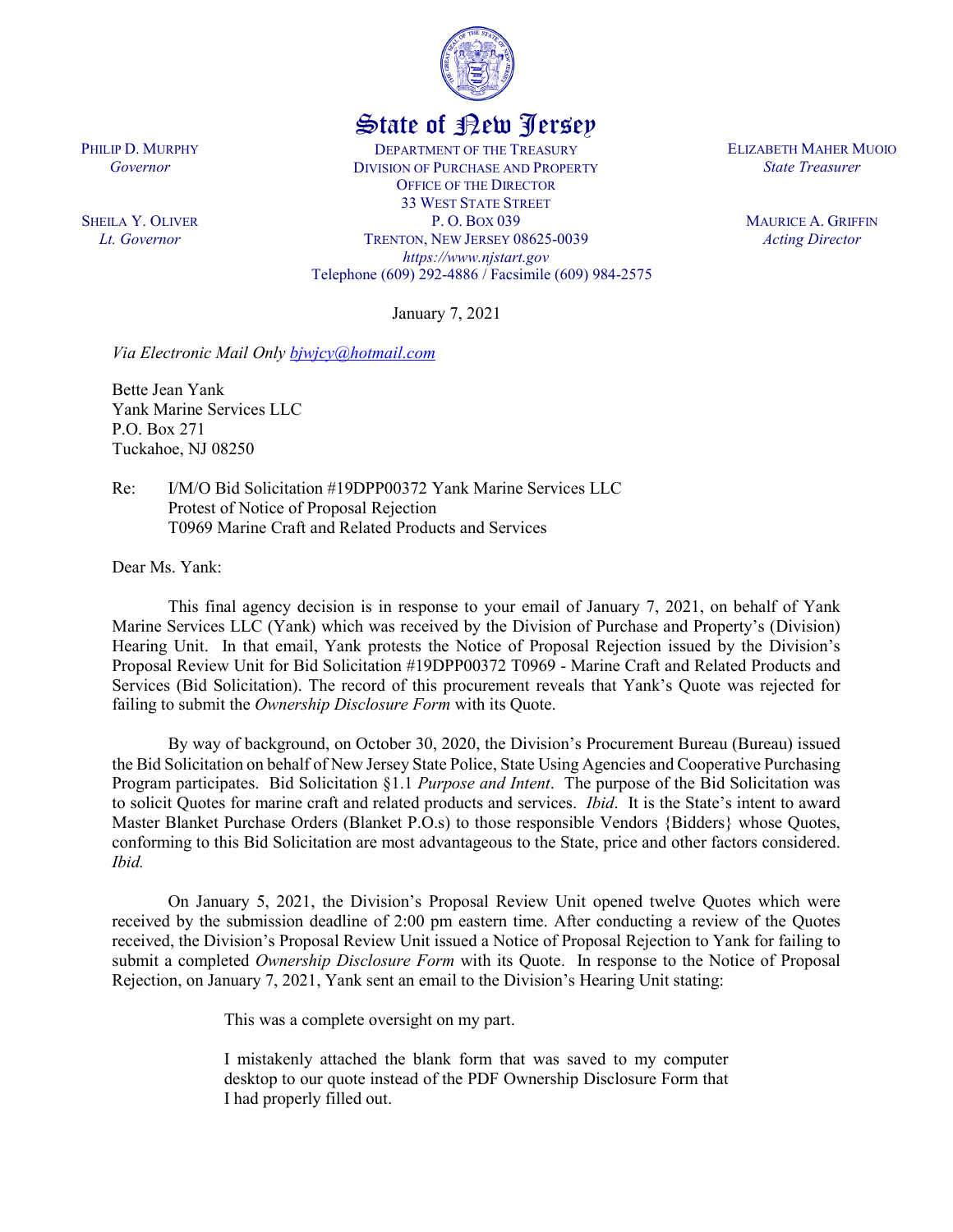Please accept my apologies.

Attached is the correct version of this form for the bid.

Since we are the only commercial shipyard in the State of NJ that can perform the type of work that is requested by both the New Jersey State Police and the Bureau of Shellfisheries for their respective vessels, we hope that you will accept this form and not reject our quote for T0969.

With the protest, Yank included the completed *Ownership Disclosure Form*.

In consideration of Yank's protest, I have reviewed the record of this procurement, including the Bid Solicitation, Yank's Quote and protest, the relevant statutes, regulations and case law. The review of the record has provided me with the information necessary to determine the facts of this matter and to render an informed final agency decision on the merits of the protest.

The Division's administrative regulations that govern the advertised procurement process establish certain requirements that must be met in order for a Quote to be accepted. Those regulations provide in relevant part that:

> (a) In order to be eligible for consideration for award of contract, the bidder's proposal shall<sup>[1](#page-1-0)</sup> conform to the following requirements or be subject to designation as a non-responsive proposal for non-compliance:

… 4. Contain all RFP-required certifications, forms, and attachments, completed and signed as required. An RFP may designate certain forms and/or certifications that need not be included in the bidder's proposal but that must be provided by a successful bidder upon request prior to an award of contract;

[N.J.A.C. 17:12-2.2(a), emphasis added.]

l

If the requirements of N.J.A.C. 17:12-2.2 are not met, a Quote must be rejected. This regulation mandates stringent enforcement to maintain the equal footing of all Vendors {Bidders} and to ensure the integrity of the State's bidding process.

The subject procurement was comprised of the Bid Solicitation, other documents and mandatory forms which were specifically addressed in Bid Solicitation Section 4.0 *Quote Preparation and Submission* which states in pertinent part:

> Vendor's {Bidder's} failure to complete, sign and submit the forms in Section 4.4.1.2 shall be cause to reject its Quote as non-responsive.

> [Bid Solicitation § 4.4.1.2 *NJ Standard Bid Solicitation Forms Required With The Quote*.]

Among those forms required to be submitted with the Quote is the *Ownership Disclosure Form.*  With respect to ownership, the New Jersey Legislature, in implementing N.J.S.A. 52:25-24.2, mandated

<span id="page-1-0"></span><sup>1</sup> "Shall - Denotes that which is a mandatory requirement." Bid Solicitation Section 2.2 *General Definitions*.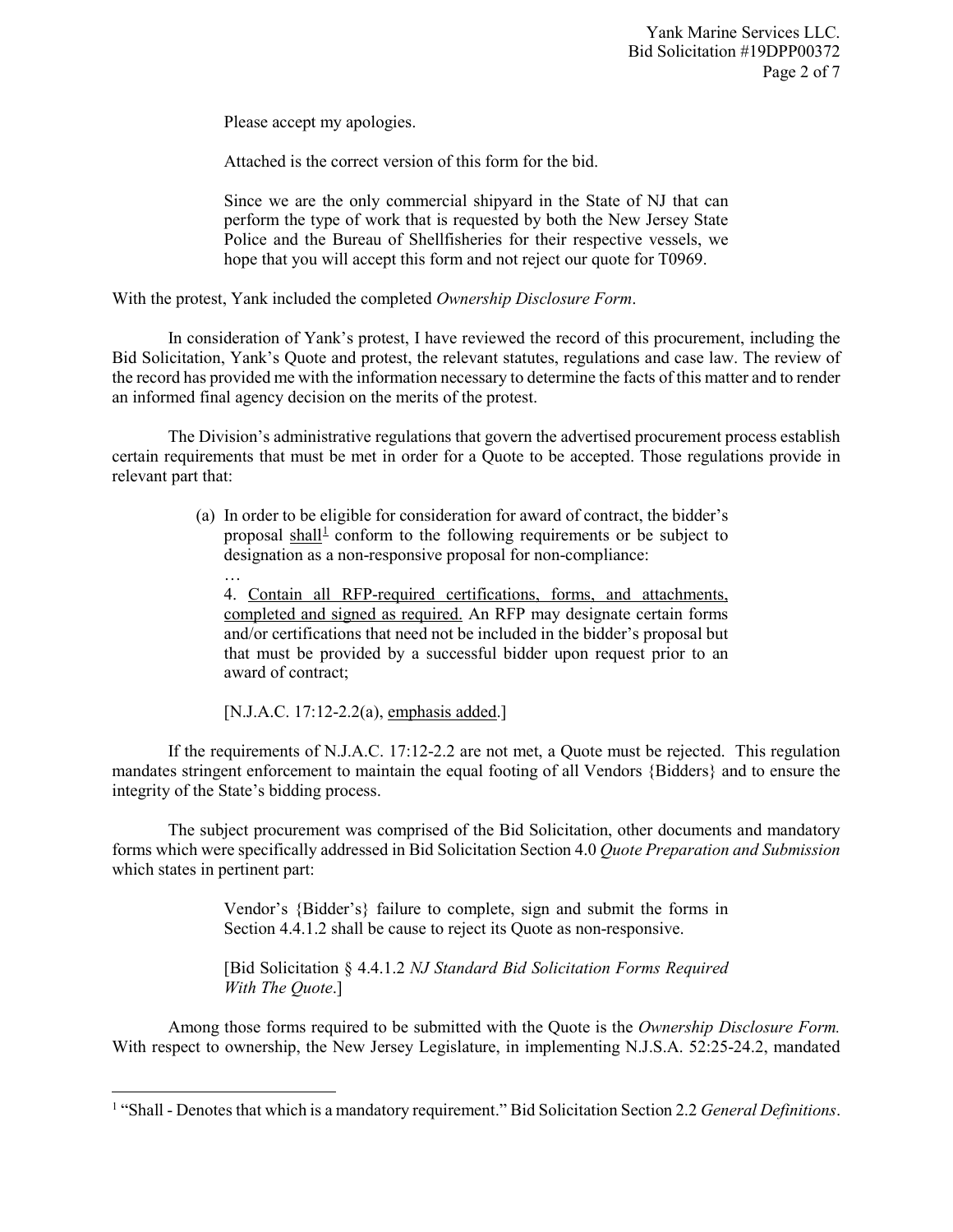that a Vendor {Bidder} must supply its ownership information, prior to or with its Quote, to be eligible to enter into a Blanket P.O. with the State. N.J.SA. 52:25-24.2 states, in pertinent part:

> No corporations, partnership, or limited liability company shall be awarded any [Blanket P.O] nor shall any agreement be entered into for the performance of any work or the furnishing of any materials or supplies, the cost of which is to be paid with or out of any public funds, by the State, or any county, municipality or school district, or any subsidiary agency of the State, or of any county, municipality or school district, or by any authority, board, or commission which exercises governmental functions, unless prior to the receipt of the bid or accompanying the bid, of said corporation, said partnership, or said limited liability company there is submitted a statement setting for the names and addresses of all stockholders in the corporation who own 10 percent or more of its stock, of any class, or of all individual partners in the partnership who own a 10 percent or greater interest therein, or of all members in the limited liability company who own a 10 percent or greater interest therein as the case may be, shall also be listed. The disclosure shall be continued until names and addresses of every noncorporate stockholder, and individual partner, and member exceeding the 10 percent ownership criteria established in this act, has been listed.

## [Emphasis added.]

The *Ownership Disclosure Form* is specifically discussed in Bid Solicitation Section § 4.4.1.2.1 which states:

> Pursuant to N.J.S.A. 52:25-24.2, in the event the Vendor {Bidder} is a corporation, partnership or limited liability company, the Vendor {Bidder} must complete an Ownership Disclosure Form.

> A current completed Ownership Disclosure Form must be received prior to or accompany the submitted Quote. A Vendor's {Bidder's} failure to submit the completed and signed form with its Quote will result in the rejection of the Quote as non-responsive and preclude the award of a Blanket P.O. to said Vendor {Bidder} unless the Division has on file a signed and accurate Ownership Disclosure Form dated and received no more than six (6) months prior to the Quote submission deadline for this procurement. If any ownership change has occurred within the last six (6) months, a new Ownership Disclosure Form must be completed, signed and submitted with the Quote.

> In the alternative, to comply with this section, a Vendor {Bidder} with any direct or indirect parent entity which is publicly traded may submit the name and address of each publicly traded entity and the name and address of each person that holds a 10 percent or greater beneficial interest in the publicly traded entity as of the last annual filing with the federal Securities and Exchange Commission or the foreign equivalent, and, if there is any person that holds a 10 percent or greater beneficial interest, also shall submit links to the websites containing the last annual filings with the federal Securities and Exchange Commission or the foreign equivalent and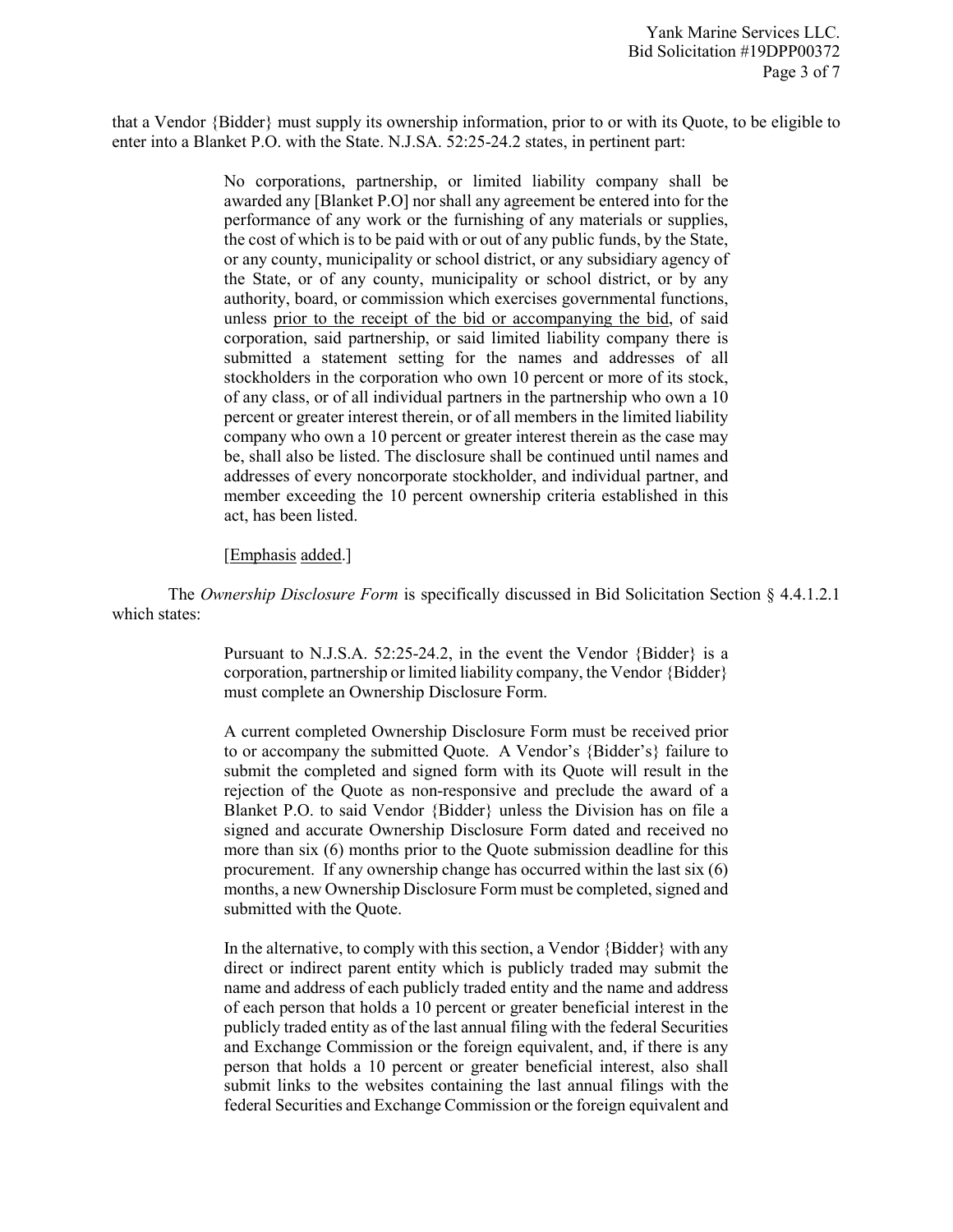the relevant page numbers of the filings that contain the information on each person that holds a 10 percent or greater beneficial interest. N.J.S.A. 52:25-24.2.

Vendors {Bidders} using *NJSTART* to submit a Quote shall make the appropriate certification on the "Maintain Terms and Categories" Tab within its profile by checking the applicable box and, if required, completing and attaching the shortened Ownership Disclosure Form. Vendors {Bidders} not using *NJSTART* to submit a Quote must complete the full Ownership Disclosure Form located on the Division's website.

Vendors {Bidders} may refer to the QRGs "Vendor Forms" and "Attaching Files" for instructions on submitting the forms required by this section of the Bid Solicitation through *NJSTART*. Vendors {Bidders} may also refer to the QRG "Vendor Categories and Certifications" for additional instructions on completing shortened versions of required forms by completing certifications on the "Maintain Terms and Categories" Tab within its profile in *NJSTART*. QRGs are located on the NJSTART Vendor Support Page.

Vendors {Bidders} utilizing *NJSTART* should designate one version of the Ownership Disclosure Form as the Primary Form. In the event that a Vendor {Bidder} fails to attach an Ownership Disclosure Form, or the attached Ownership Disclosure Form is deemed deficient, the Division may access the Primary Form and consider it as part of the Quote. Note: The Primary Form must have a Date Created within six (6) months of the Quote submission deadline to be considered valid.

In order to make this process of certifying easier, the Division provides to the bidding community the *Ownership Disclosure Form* to be completed in order for Vendor {Bidder} to comply with the statutory requirements. As an alternative to submission of the *Ownership Disclosure Form,* as noted in Bid Solicitation § 4.4.1.2.1 above, Vendors {Bidders} using *NJSTART* to submit a Quote are required to make the appropriate certification regarding investment activities in Iran on the "Maintain Terms and Categories" Tab within its profile.

A review of the record of this procurement reveals that on January 2, 2021, Yank submitted Quote No. 00005527. Yank did upload the *Ownership Disclosure Form* with the Quote. However, as shown on the screenshot below, the *Ownership Disclosure Form* was blank. The only information contained on the form was the Bid Solicitation number which had been complied by the Bureau prior to posting the *Ownership Disclosure Form* to *NJSTART* with the other Bid Solicitation documents. In the protest, Yank acknowledges that the *Ownership Disclosure Form* uploaded to *NJSTART* with the Quote was blank.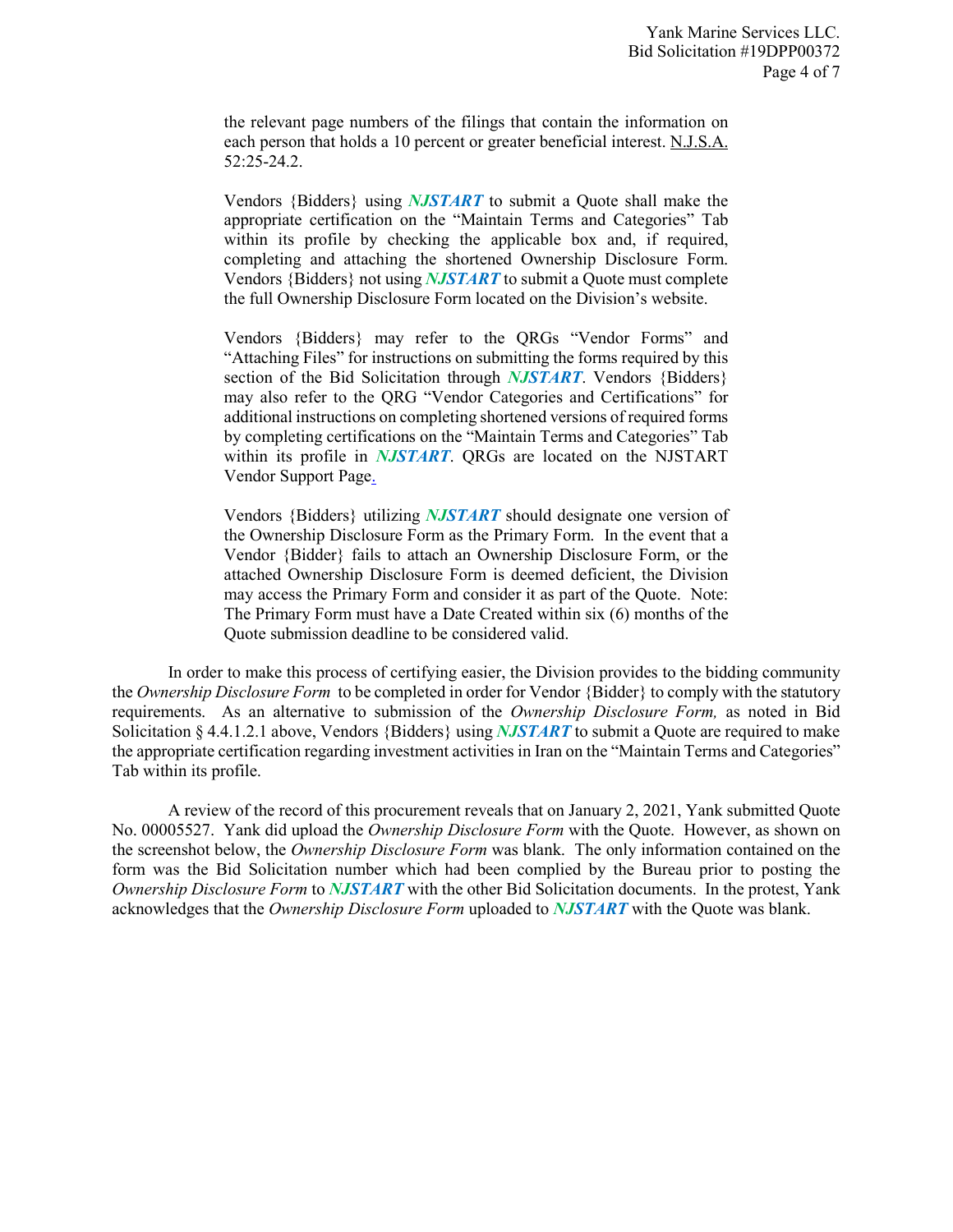|                                 | <b>STATE OF NEW JERSEY</b><br><b>DEPARTMENT OF THE TREASURY</b><br><b>DIVISION OF PURCHASE AND PROPERTY</b>                                                                                                                           |            |           |  |  |  |  |  |  |
|---------------------------------|---------------------------------------------------------------------------------------------------------------------------------------------------------------------------------------------------------------------------------------|------------|-----------|--|--|--|--|--|--|
|                                 | 33 WEST STATE STREET, P.O. BOX 230<br>TRENTON, NEW JERSEY 08625-0230                                                                                                                                                                  |            |           |  |  |  |  |  |  |
|                                 | <b>OWNERSHIP DISCLOSURE FORM</b>                                                                                                                                                                                                      |            |           |  |  |  |  |  |  |
| <b>BID SOLICITATION #:</b>      | 19DPP00372<br><b>VENDOR {BIDDER}:</b>                                                                                                                                                                                                 |            |           |  |  |  |  |  |  |
|                                 | ALL PARTIES ENTERING INTO A CONTRACT WITH THE STATE ARE REQUIRED TO PROVIDE THE<br>INFORMATION REQUESTED PURSUANT TO N.J.S.A. 52:25-24.2.<br>PLEASE NOTE THAT IF THE VENDOR/BIDDER IS A NON-PROFIT ENTITY, THIS FORM IS NOT REQUIRED. |            |           |  |  |  |  |  |  |
|                                 | PART <sub>1</sub>                                                                                                                                                                                                                     |            |           |  |  |  |  |  |  |
|                                 |                                                                                                                                                                                                                                       | <b>YES</b> | <b>NO</b> |  |  |  |  |  |  |
|                                 | Are there any individuals, partners, members, stockholders, corporations, partnerships, or limited<br>liability companies owning a 10% or greater interest in the Vendor {Bidder}?                                                    | $\Box$     | $\Box$    |  |  |  |  |  |  |
|                                 |                                                                                                                                                                                                                                       |            |           |  |  |  |  |  |  |
| <b>NAME</b>                     |                                                                                                                                                                                                                                       |            |           |  |  |  |  |  |  |
| <b>ADDRESS 1</b>                |                                                                                                                                                                                                                                       |            |           |  |  |  |  |  |  |
| <b>ADDRESS 2</b>                |                                                                                                                                                                                                                                       |            |           |  |  |  |  |  |  |
| <b>CITY</b>                     | <b>STATE</b>                                                                                                                                                                                                                          | <b>ZIP</b> |           |  |  |  |  |  |  |
| <b>NAME</b>                     |                                                                                                                                                                                                                                       |            |           |  |  |  |  |  |  |
| <b>ADDRESS 1</b>                |                                                                                                                                                                                                                                       |            |           |  |  |  |  |  |  |
| <b>ADDRESS 2</b>                |                                                                                                                                                                                                                                       |            |           |  |  |  |  |  |  |
| <b>CITY</b>                     | <b>STATE</b>                                                                                                                                                                                                                          | <b>ZIP</b> |           |  |  |  |  |  |  |
| <b>NAME</b>                     |                                                                                                                                                                                                                                       |            |           |  |  |  |  |  |  |
| <b>ADDRESS 1</b>                |                                                                                                                                                                                                                                       |            |           |  |  |  |  |  |  |
| <b>ADDRESS 2</b>                |                                                                                                                                                                                                                                       |            |           |  |  |  |  |  |  |
| <b>CITY</b>                     | <b>STATE</b>                                                                                                                                                                                                                          | <b>ZIP</b> |           |  |  |  |  |  |  |
| <b>NAME</b>                     |                                                                                                                                                                                                                                       |            |           |  |  |  |  |  |  |
| <b>ADDRESS 1</b>                |                                                                                                                                                                                                                                       |            |           |  |  |  |  |  |  |
| <b>ADDRESS 2</b>                |                                                                                                                                                                                                                                       |            |           |  |  |  |  |  |  |
| <b>CITY</b>                     | <b>STATE</b>                                                                                                                                                                                                                          | <b>ZIP</b> |           |  |  |  |  |  |  |
| <b>NAME</b>                     |                                                                                                                                                                                                                                       |            |           |  |  |  |  |  |  |
| <b>ADDRESS 1</b>                |                                                                                                                                                                                                                                       |            |           |  |  |  |  |  |  |
| <b>ADDRESS 2</b><br><b>CITY</b> | <b>STATE</b>                                                                                                                                                                                                                          | <b>ZIP</b> |           |  |  |  |  |  |  |

As an alternative to the submission of the *Ownership Disclosure Form*, as noted in Bid Solicitation Section 4.4.1.2.1 above, Vendors {Bidders} using *NJSTART* to submit a Quote are required to make the appropriate certification regarding ownership disclosure on the "Maintain Terms and Categories" Tab within its profile. With respect to ownership, Vendors {Bidders} are able to select one of the following descriptors:

| <b>Category: Ownership Disclosure</b> |  |
|---------------------------------------|--|
|                                       |  |

Description: N.J.S.A. 52:25-24.2 requires disclosure of the names and addresses of those individuals, partnerships and/or corporations owning a 10% or greater interest in the bidding entity ("interest owners"). Further, if any of these interest owners is itself a partnership or corporation, you must disclose the names and addresses of the interest owners of that partnership or corporation.

Please select at most one category value

Select

The bidder is a non-profit entity and is exempt from the ownership disclosure requirement. See Disclosure of Non-Profit Officers and Directors below. (No Ownership Disclosure form is required.)

There are no individuals, partnerships or corporations with a 10% or greater interest in the bidding entity, therefore the bidder is exempt from the ownership disclosure requirement. (No Ownership Disclosure form is required.)

□ Neither statement is applicable. A current, true and complete Statement of Bidder Ownership on the attached form has been or will be uploaded to the vendor profile prior to the submission deadline and is intended to accompany the bidder's submission.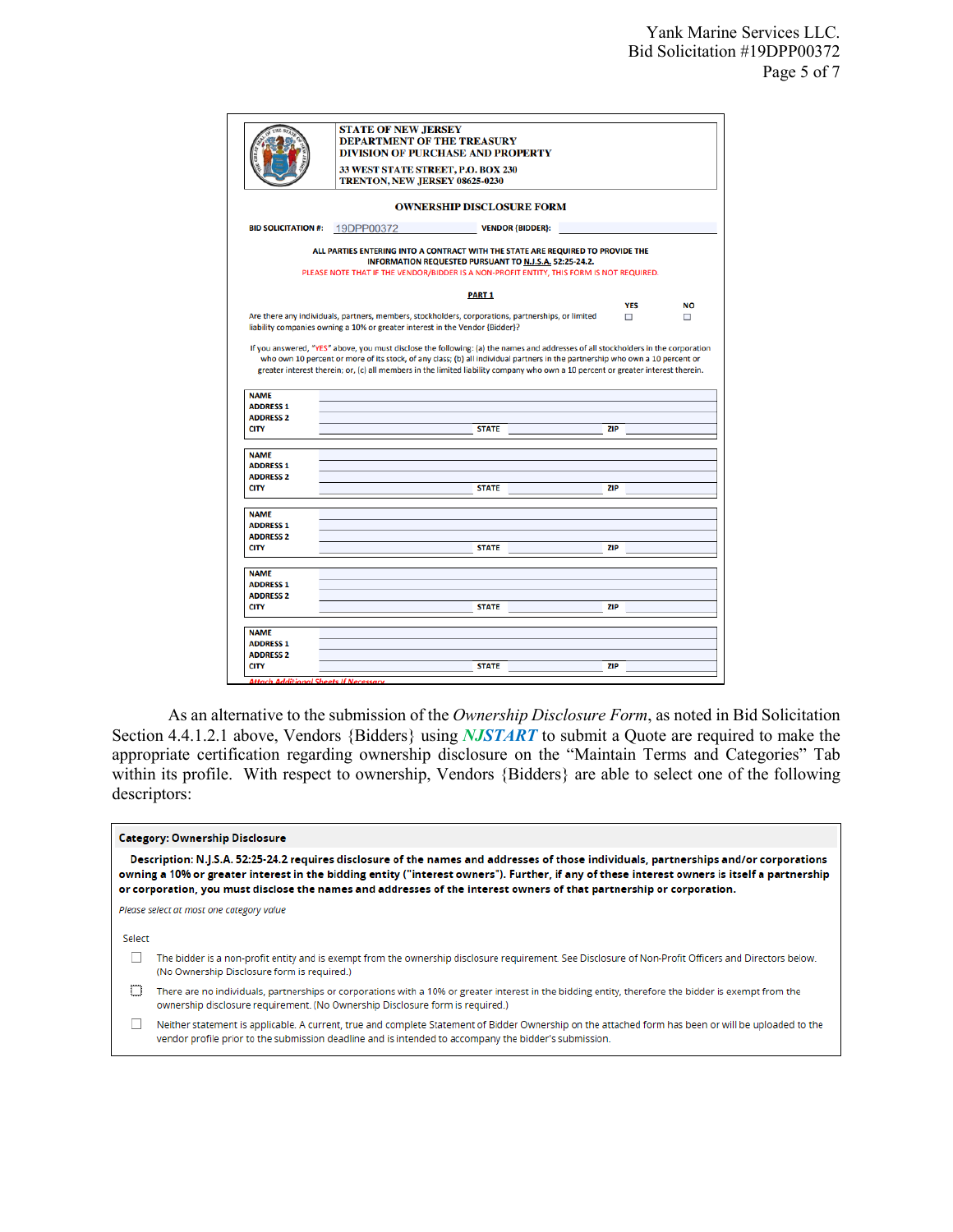Yank did not complete the Ownership Disclosure category as required, nor did Yank upload a completed *Ownership Disclosure Form* to its *NJSTART* Vendor profile.

| Organization Information Users Address Commodity Codes and Services |  |  |                                       |  | Regions Terms & Categories |  | <b>Attachments</b> Vendor Performance |  |
|---------------------------------------------------------------------|--|--|---------------------------------------|--|----------------------------|--|---------------------------------------|--|
| <b>Attachments Information</b>                                      |  |  |                                       |  |                            |  |                                       |  |
|                                                                     |  |  | No Attachments found for this vendor. |  |                            |  |                                       |  |
| <b>Forms</b>                                                        |  |  |                                       |  |                            |  |                                       |  |
|                                                                     |  |  | <b>No Form Attachments</b>            |  |                            |  |                                       |  |
|                                                                     |  |  | <b>Close Window</b>                   |  |                            |  |                                       |  |
|                                                                     |  |  |                                       |  |                            |  |                                       |  |

The *NJSTART* system does not prevent a Vendor {Bidder} from submitting a Quote without all of the required forms and documents completed and/or attached as mandated by the specifications. The responsibility for ensuring that all necessary forms and other submittals, are uploaded into *NJSTART* necessarily and appropriately rests solely with the Vendor {Bidder}. Bid Solicitation § 1.4.2 *Vendor {Bidder} Responsibility*. Here, unfortunately, Yank submitted a Quote without a completed *Ownership Disclosure Form* attached.

In the protest, Yank acknowledges that the *Ownership Disclosure Form* submitted with the Quote was incomplete and requests that the Division accept the *Ownership Disclosure Form* submitted with the protest. In reviewing a Quote submitted in response to a Bid Solicitation, the Division does not have the power to waive the legislative requirement that a Vendor {Bidder} provide its ownership information prior to or accompanying the Quote submission. Only the New Jersey Legislature can change a requirement it has mandated. Unfortunately, Yank did not comply with any of the options available to it for the submission of ownership information. Accordingly, Yank's Quote was properly rejected by the Division's Proposal Review Unit for failure to submit the mandatory *Ownership Disclosure Form* with its Quote.

Notwithstanding Yank's interest in competing for this procurement, to allow Yank to submit the *Ownership Disclosure Form* after bid opening would violate the Legislative requirement outlined in N.J.S.A. 52:25-24.2, a requirement that this Division is not authorized to waive. This is an unfortunate situation for the State as the Division encourages competition and appreciates the time and effort put forth in preparing and submitting the Quote. In light of the findings set forth above, I sustain the Proposal Review Unit's Notice of Proposal Rejection.